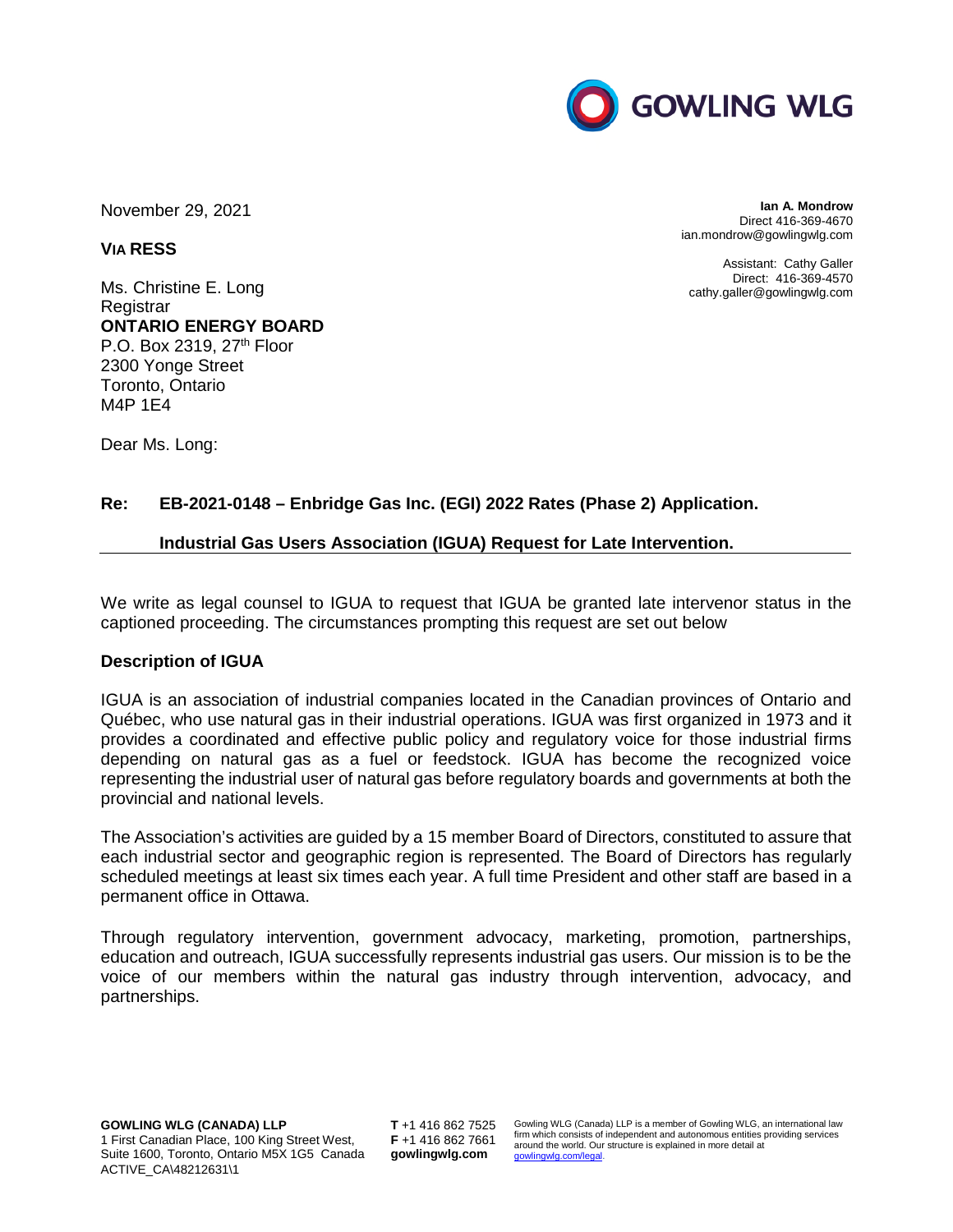

### **Nature and Scope of IGUA's Intended Participation**

IGUA was an active intervenor in the proceeding which approved the Enbridge Gas Distribution Inc. and Union Gas Limited merger to create EGI and directed a 5 year rebasing deferral and associated rate plan [EB-2017-0306/0307]. On behalf of its members, EGI's largest volume customers, IGUA has a direct interest in setting of rates for EGI.

We apologize for the filing of this intervention request late. Our initial assessment of the particular requested ICM pass throughs was that they would have limited impact on the EGI rate classes under which IGUA's members take service. We did, however, have a residual concern regarding the updated 2021-2025 Asset Management Plan [ExB/T2/S3] and the evidence filed regarding forecast capital investments [ExB/T2/S1/pp 4 *et seq.*]. Average annual capital spending for the years 2022 through 2026 is forecast to increase by almost 50% for the EGD Rate Zone and just over 30% for the Union Rate Zones relative to the five years ending in 2021. It is not yet apparent to us what issues will be raised by the parties in this proceeding on the basis of this evidence, but these matters are of significant concern to IGUA members as EGI's largest volume rate payers. Our consideration of this evidence, some preliminary discussion with another interested party, and further consultation with our client has resulted in instructions to request late intervention herein on the basis of these concerns.

We note that no procedural order has yet been issued in this proceeding and it thus appears that no party could be prejudiced by the granting of IGUA's late intervention request. If granted late intervention IGUA will continue to, as it has in the past, moderate its participation by focussing on the issues of direct and material concern to its members.

### **Written or Oral Hearing**

At this time we do not have a view on the appropriateness of a written versus oral hearing.

### **Intention to Seek an Award of Costs**

IGUA also hereby requests that it be determined eligible for recovery of its reasonably incurred costs of its interventions in these Applications.

As a party primarily representing the direct interests of industrial consumers (i.e. ratepayers) in relation to regulated services, IGUA has in the past been determined to be eligible for cost awards pursuant to section 3.03(a) of the Board's *Practice Direction on Cost Awards*.

### **Request for Written Evidence and Contact Information**

IGUA requests that copies of written evidence and all circulated correspondence related to these matters be directed to it as follows: